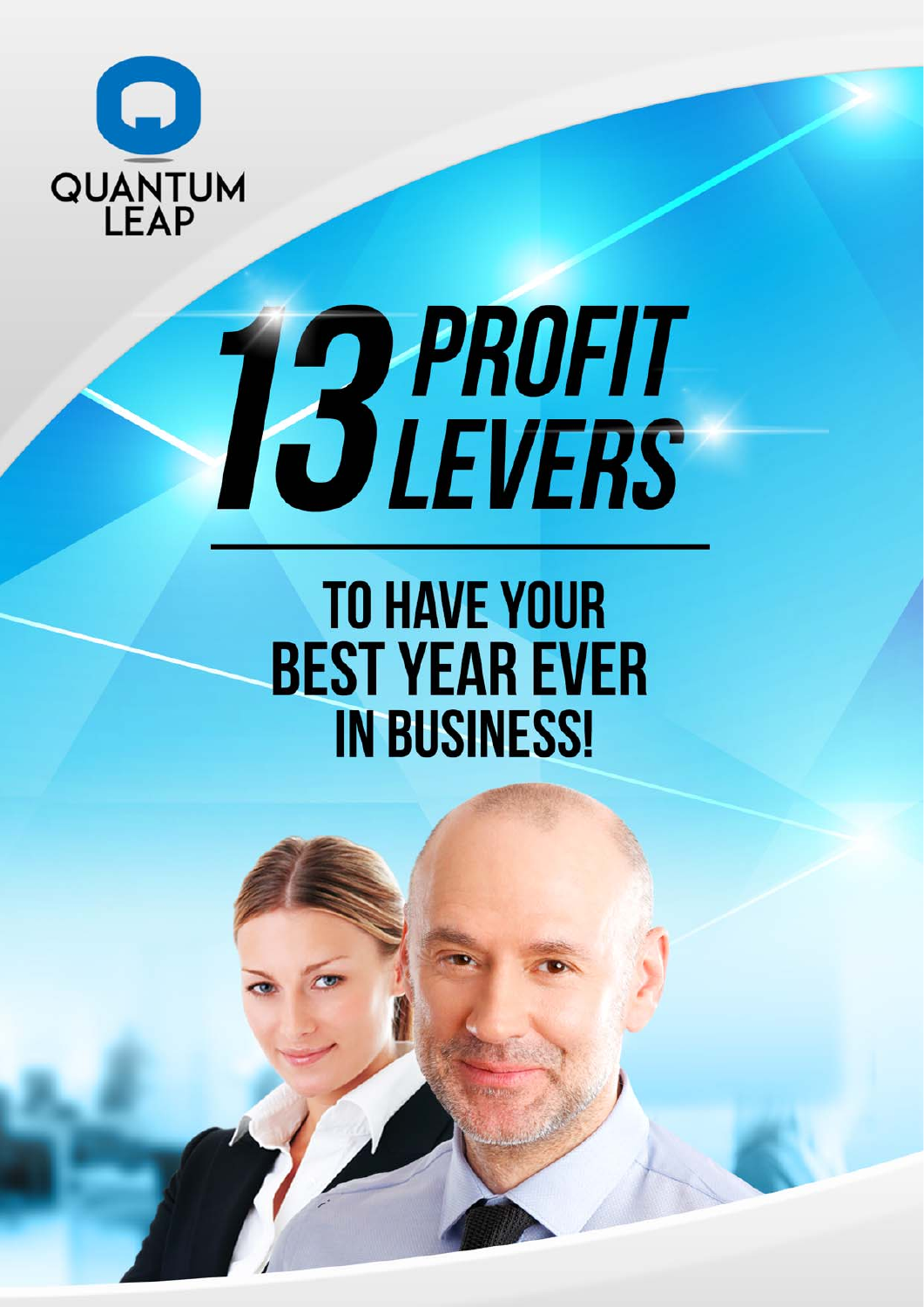### **FREE Business Advice Put the Profit Multiplier Effect to Work in Your Business**

Did you know that there are 5 specific focus areas in any business that can multiply your profits by  $60\% - 150\%$  and more?

Book a FREE Business Mastermind session to find out how you can be more productive and profitable than ever before.

### **The 7 Best Reasons to Book Your FREE Mastermind** are:

- 1. The five most important opportunities for net profit growth in your business.
- 2. How to make the little-known Profit Multiplier Effect work for you in your business.
- 3. How to develop a mindset of excellence in business.
- 4. How to make sure that you avoid the 4 steps to failure.
- 5. How to overcome procrastination and start taking action to achieve your goals in business and in life.
- 6. How to turn individual 'potential' into potent, profitable action!
- 7. How to set up an action plan to propel you forward.

You'll take away a list if ideas that you can begin implementing immediately… Guaranteed!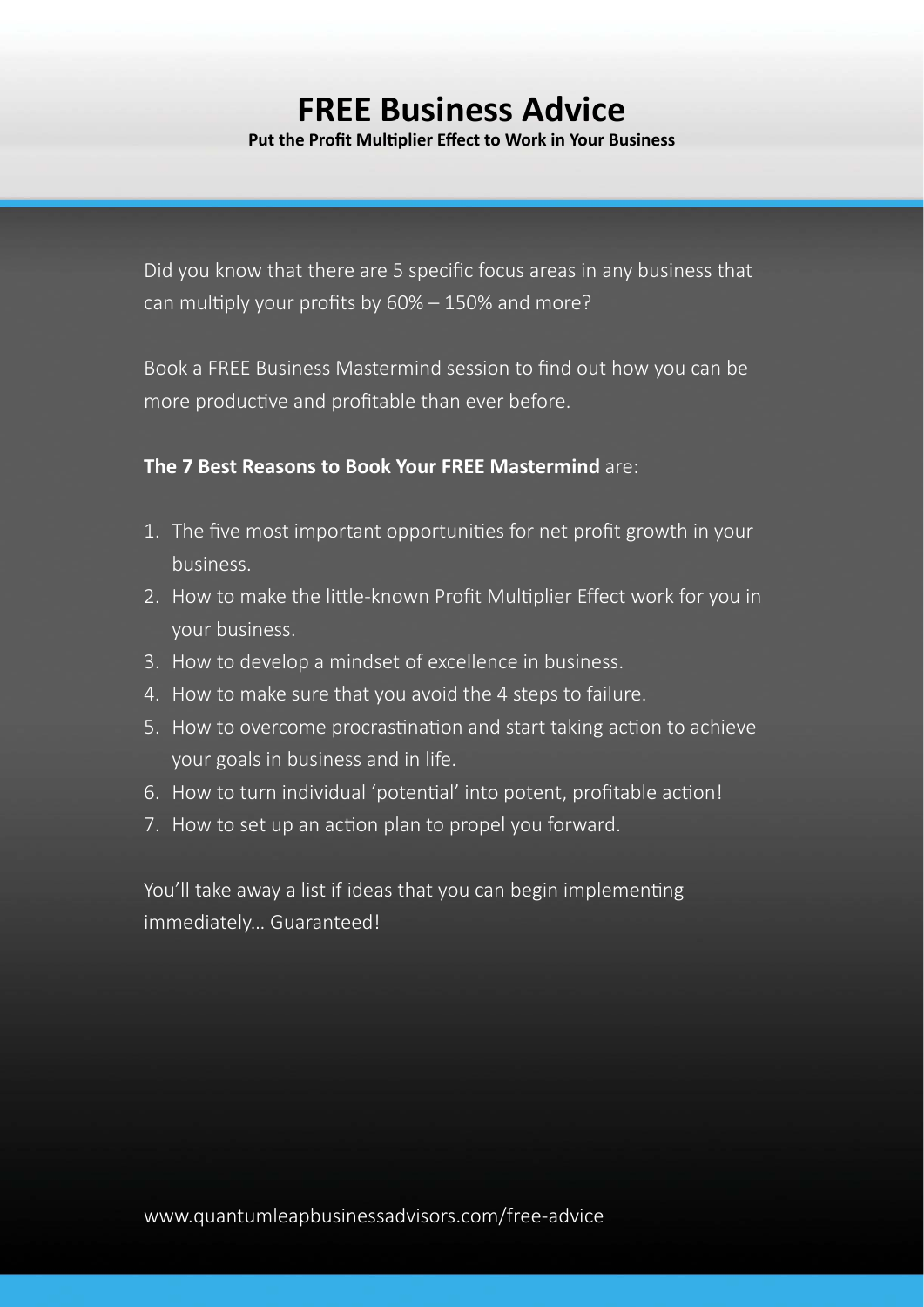### **LEGAL NOTICE**

This product is copyrighted by Quantum Leap Business Advisors Pty Ltd. All rights are reserved. No part of this document or accompanying files may be reproduced or transmitted in any form, electronic or otherwise, by any means without the prior written permission of the publisher.

This Special Report is presented to you for informational purposes only and is not a substitution for any professional advice. The contents herein are based on the views and opinions of the author.

The author accepts no responsibility for any consequential actions taken, whether monetary, legal, or otherwise, by any and all readers of the materials provided. It is the reader's sole responsibility to seek professional advice before taking any action on their part.

Readers' results will vary based on their skill level, work ethic and individual perception of the contents herein, and thus no guarantees, monetarily or otherwise, can be made accurately. Therefore, no guarantees are made.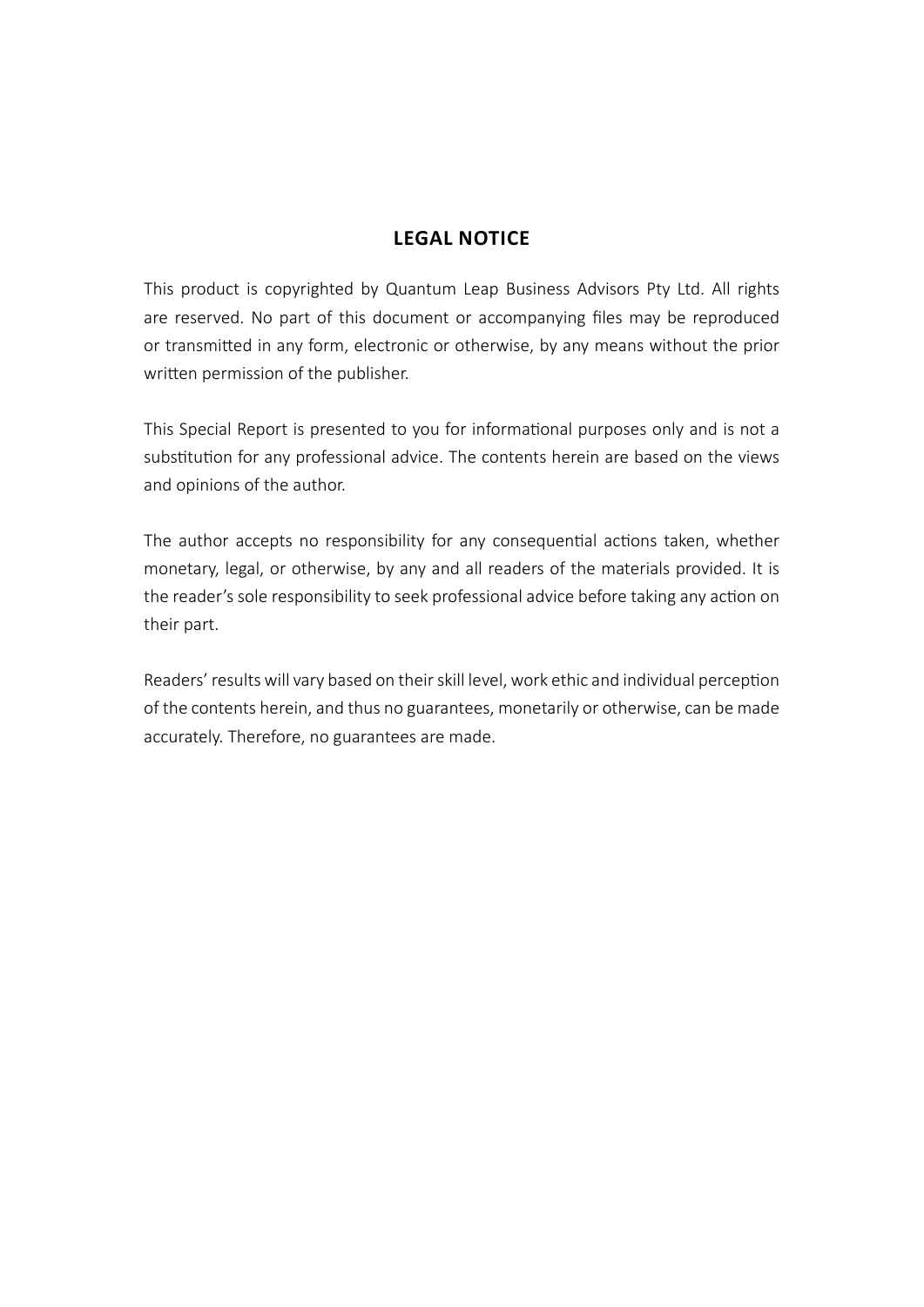# **CONTENTS**

|     | Introduction                                            | 5  |
|-----|---------------------------------------------------------|----|
| 1.  | Have a clear and specific plan                          | 5  |
| 2.  | Increase the number of your employees who are           |    |
|     | actively engaged                                        | 5  |
| 3.  | Leadership is the antidote                              | 5  |
| 4.  | Know who your ideal client is                           | 6  |
| 5.  | Only do direct response marketing                       | 6  |
| 6.  | Teach your people to identify the prospects' real needs | 6  |
| 7.  | Make your business attractive                           | 7  |
| 8.  | Understand the 80/20 Rule                               | 7  |
| 9.  | There Are Only 3 Ways to Grow Your Revenue              | 7  |
| 10. | Net Profit Margin is the most important number          | 8  |
| 11. | There is only one best way to do each task              | 8  |
| 12. | Develop a 'No Brainer' Offer                            | 8  |
| 13. | Seize the position of 'the go-to company' in your niche | 9  |
|     | Conclusion                                              | 9  |
|     | Discover How to Have Your Best Year Ever with Quantum   |    |
|     | Leap Business Advisors                                  | 10 |
|     | Praise for Our Work                                     | 11 |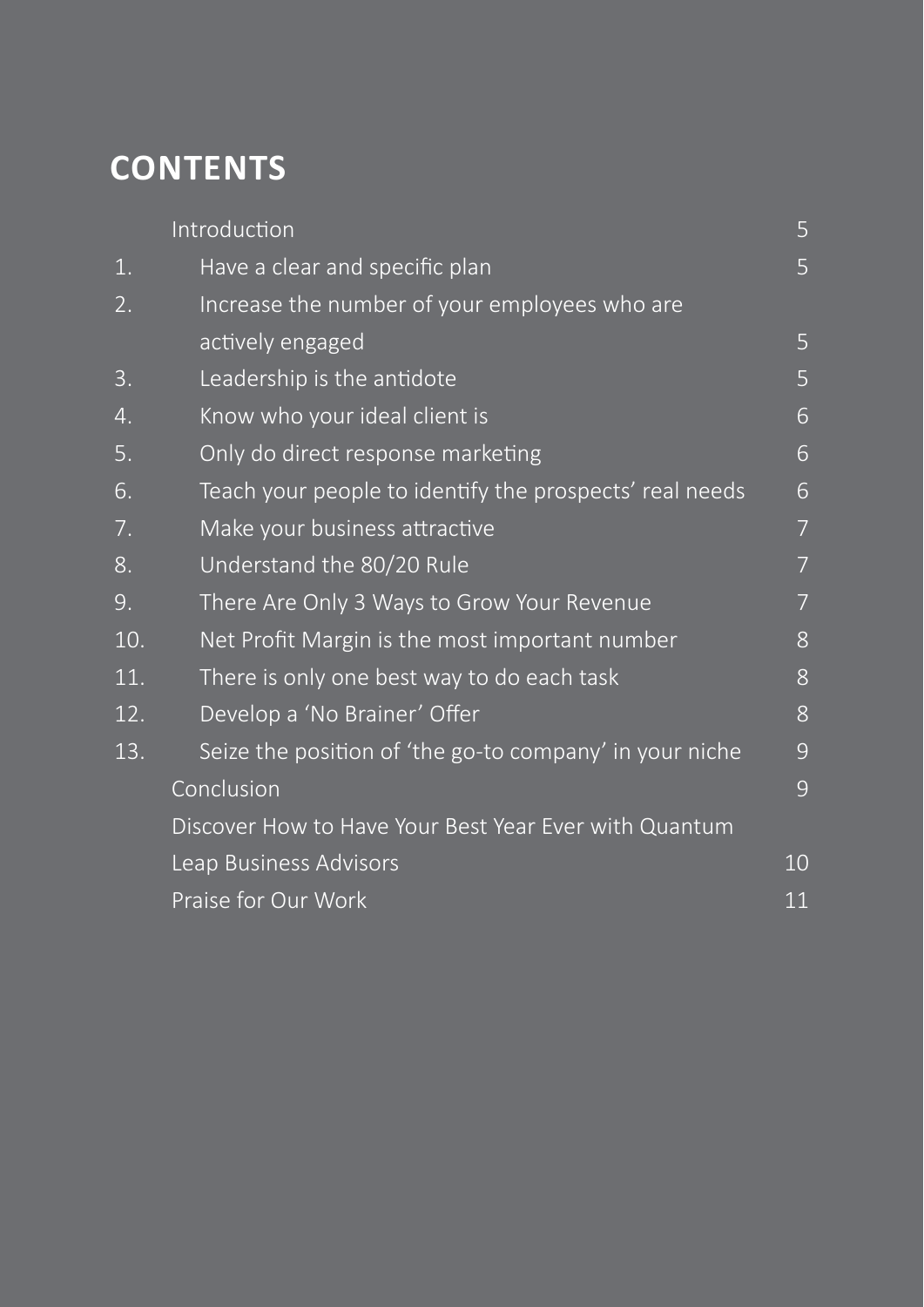### **IntroducƟ on**

If you're like most business owners, you want results! Perhaps the most important of these results is the financial return on all of your invested time, capital and energy.

In this little Special Report, you'll find 13 gold nuggets to help you accelerate your profits this year.

The aim of this booklet is to cut through the fluff and get to the principles of business leverage that matter most. A solid focus on these principles keeps you away from the "bright shiny object" syndrome (aka the next marketing cure-all).

Instead, I will encourage you to become fastidious about profitability and productivity in building your business. I will help you discover the Multiplier Effect in your own business!

### **1. Have a clear and specific plan**

This is without a doubt one of the top reasons why businesses succeed. Without a clear plan, you can easily lose focus, get distracted and run off track. You and your team need to be marching together to the beat of the same drum. Until this happens, growth is stifled.

A Business Growth Action Plan does NOT have to be a large, unwieldy document. It should be sharp, focused and to the point. Simple enough that everyone in your business can understand it and their part in it. If you've ever thought, "We need to get everybody on the same page", that page is your plan and yes, one page is enough.

Simple doesn't mean basic. A handful of simple improvements in your business could double your profits this year alone!

### **2. Increase the number of your employees who are actively engaged**

Research has shown that, on average, only 25% of employees are actively engaged at work. This means that 75% are dragging the chain. This has to change if your results and profits are to change.

When people have a purpose at work and they are focused on worthwhile goals, everything changes. Add to this, open communication and accountability and you have a recipe for a highly engaged, top performing team.

It's not hard to totally transform employee engagement levels in a short period of time. When you do, your results will thrive!

### **3. Leadership is the antidote**

Leadership doesn't need to be a mystery. Put simply, leadership is an attempt to influence. Think about who influences who in your business. Managers influence workers to produce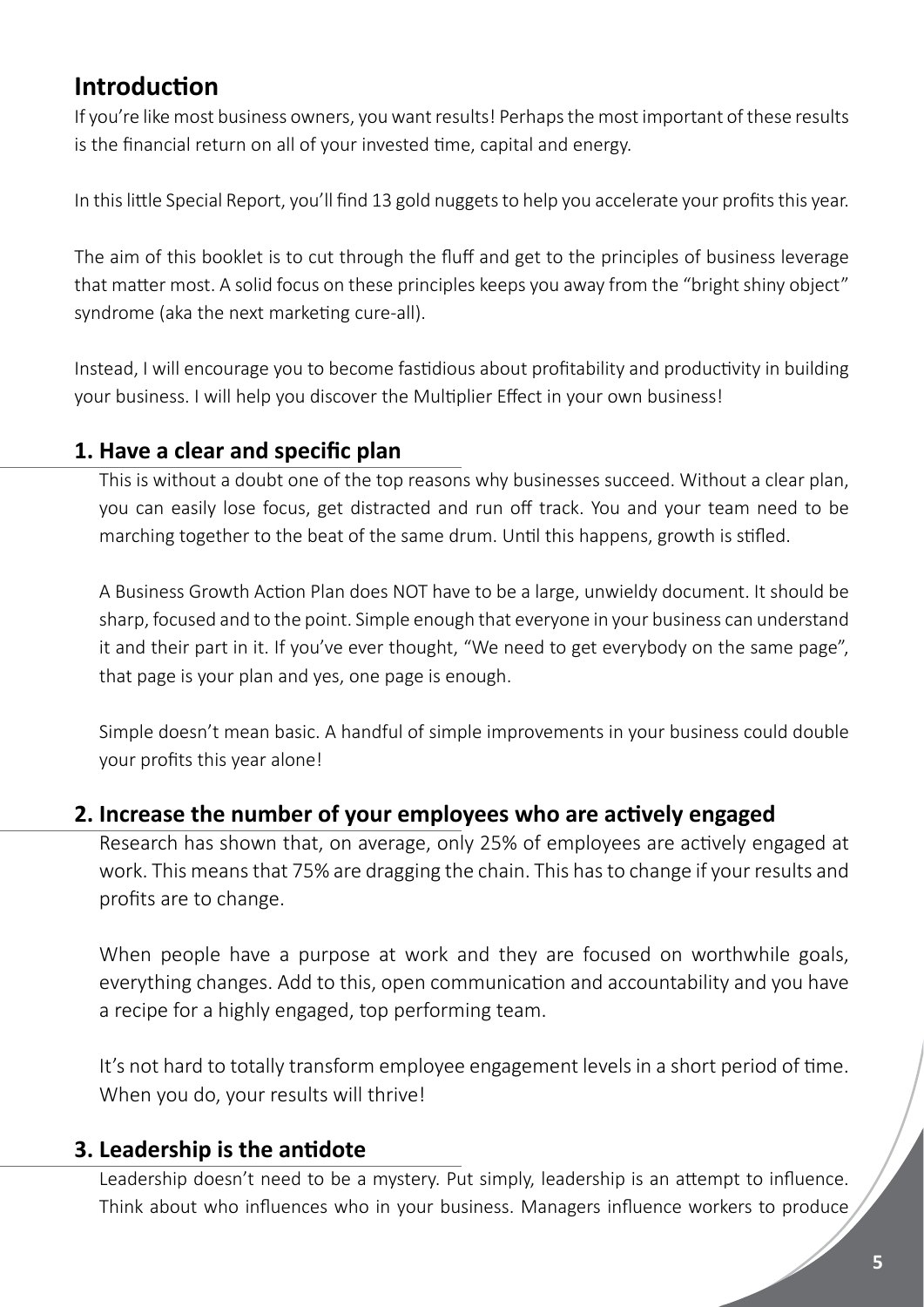quality output and to increase the volume of output. Salespeople influence prospects to buy from your business. Customer service personnel influence customers as they help solve their problems. And so on.

Since leadership is so pervasive across your organisation, it is the antidote for all of your business problems. It's not something that is reserved just for the Executive – everyone in your business influences someone. Therefore, the skills of leadership are needed in all corners of your organisation.

### **4. Know who your ideal client is**

Know who your ideal client is, and everything about them! When asked "Who is your ideal client?", many business people say "Anyone who wants xyz". The word 'anyone' has no place in the definition of your target audience. Instead, you need a detailed and specific description of your ideal A-Grade client. This is the client who wants great service and is happy to pay for it. It's the client who pays you on time and who treats your people with respect.

If you can describe your target audience demographically, then you'll know the marketing channels that will reach them. Next, if you can describe them psychographically, then you'll know how to appeal to them in your marketing. Knowing your customer in this way is a golden key to marketing success.

### **5. Only do direct response marketing**

Have you ever heard someone justify a marketing campaign by saying, "Oh well, it gets the name out there." This is rubbish! As a small business, your marketing must pay! Your marketing has to work as hard as you do. The only way to do this is with direct response marketing. This means marketing direct to your target audience with the main goal of generating a response from them.

You can build a brand via this method too. Branding is built on the back of marketing that generates a direct response from your target audience. The first priority is to make the phone ring with targeted, qualified prospects!

Testing and measuring is a key to direct response marketing. Let the numbers do the talking. If it doesn't work, fix it or eliminate it. Don't spend more money on marketing that isn't paying.

### **6. Teach your people to idenƟ fy the prospects' real needs**

The ONLY reason why a prospect will buy is to get their needs met. The good news is that a prospect will tell you exactly what their needs are, in vivid technicolour detail… if (and only if) you know how to get it out of them.

Everybody in your organisation who talks with prospects and customers must be able to lead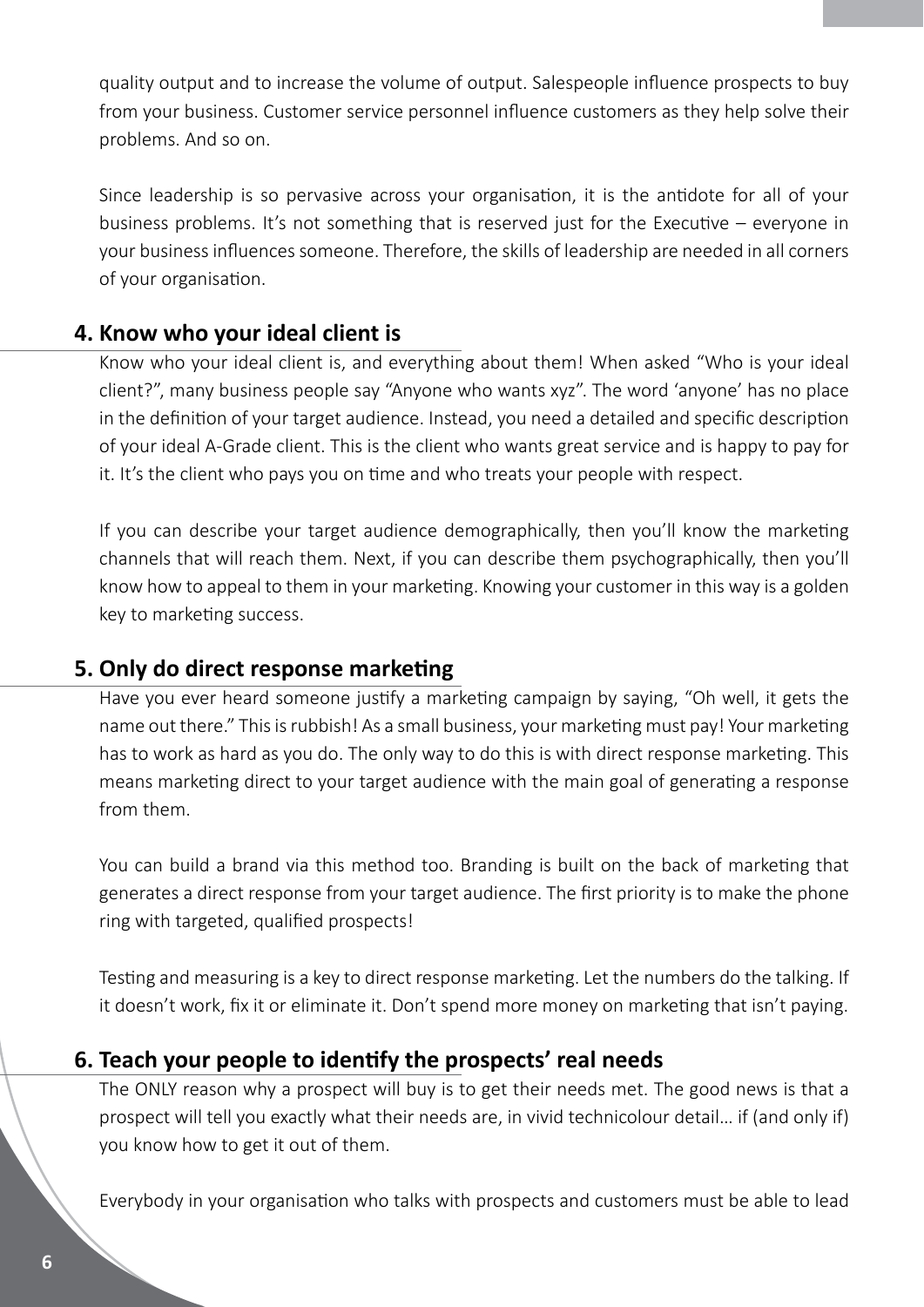a needs identification discussion. When they can do this, the prospect will show them exactly how they need to be sold to. The fine art of leading the conversation with a prospect is a dynamic key to increased profit.

### **7. Make your business attractive**

Have you ever phoned your business? Many businesses dismally fail the 'first impression' test. Make your business attractive, fun and easy to do business with.

Consider how long is a prospective customer kept waiting – on hold, in-line, at reception, for a response by email, etc., etc. There is so much to improve in this area. Much of it can be done with zero cost!

This area of your business has a significant impact on conversion rate, referrals and repeat business. It is too big to ignore. Hand down a challenge to your people – "Good enough is NOT good enough".

Challenge your team to create an exceptional experience for your prospects and customers. Ask your team to step up to the mark. It's likely that you'll have more ideas than you can handle by the end of the first month!

### **8. Understand the 80/20 rule**

Study the 80/20 Rule in detail. There is tremendous depth and dimension to the 80/20 Rule. Learn all of its nuances. It will lead to terrific profit improvements.

Think about this for a minute... 80% of your profits come from just 20% of your customers. How are you treating that 20%? Also, 80% of your sales are produced by 20% of your salespeople. What have they got that the others don't? How can you hire more like them?

Further to this, 20% of your people do 80% of the work. Also, 20% of your product/service mix accounts for 80% of your profits. And 20% of your customers produce 80% of the complaints and dramas – are they worth the hassle? And on and on it goes.

Massive profits increases can come from simply stopping what is not working very well and focusing in on what is working extremely well.

### **9. There are only 3 ways to grow your revenue**

When you turn your attention to increase your company's revenue, focus your thinking on these three areas only. Firstly, how can you acquire more of your ideal target clients? i.e., what lead generation and sales conversion strategies can you implement to gain more customers?

Secondly, how can you maximise what those customers spend with you each time they buy?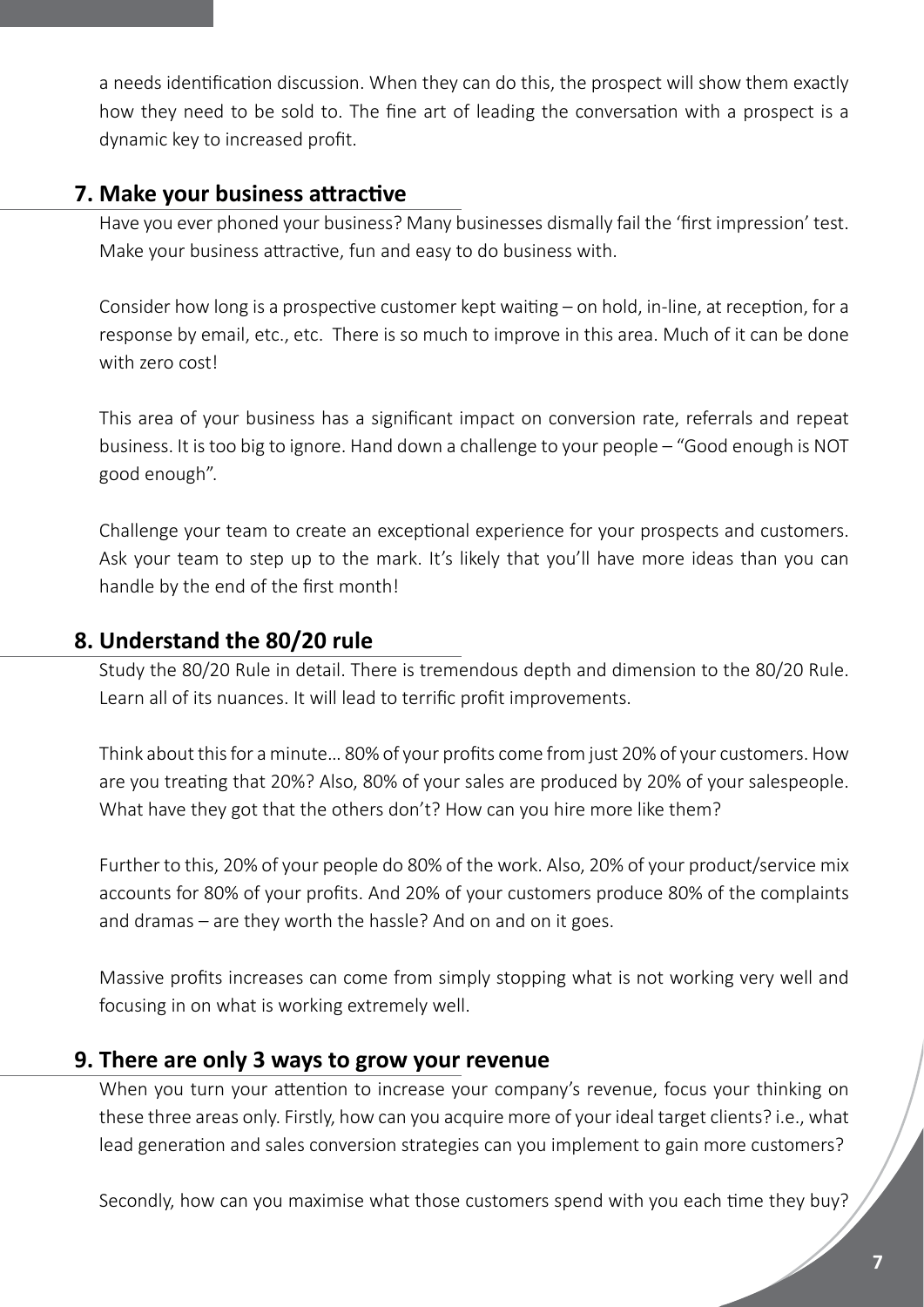Finally, how do you get those customers coming back more often?

Imagine if your best customers came back 20% more often and spent 20% more each time! You can create that outcome. Customer spend and repeat business are the forgotten cousins of lead generation and sales conversion. Yet, they offer so much in terms of profit increase.

### **10. Net Profit Margin is the most important number**

Net profit margin is the most important number in your business. Out of every dollar you create in revenue, how much falls through to the bottom line? What impact would 1, 2 or 3% extra make?

Here's an example. If you had a \$2M turnover business with a 10% Net Profit, you'd make \$200k. If next year, you could run that business at 12% Net Profit, you'd put an extra \$40k in your pocket. That's a 20% increase in your net profit!

There are many little things that can add up over the course of a year to make this (and more) possible. Here are just a few things that all positively impact on your net profit margin; decreasing the cost per enquiry, stopping spending money on marketing that isn't working, improving sales conversion rate, increasing team productivity, increasing repeat business, fixing/eliminating low margin sales, reducing waste / re-work, etc.

### **11. There is only one best way to do each task**

There is only one best way to do each task in your business, so write it down. This is the basic premise behind systemising your business. You and your experienced team member know the one best way to do each task in a way that ticks all of the boxes (quality, efficiency, profitability, safety, etc.). Write it down and get everyone who does this task to do it that way. If you find a better way to do that task, update the document to reflect it.

Writing down these best ways over a period of a few months will breed a culture of continuous improvement in the team. You can expect to see productivity and efficiency levels take an upturn simply because people are focused on it. The best part about writing it down is you have a permanent record to maintain the focus of continuous improvement over time.

### **12. Develop a 'No Brainer' offer**

Develop offers that build value and encourage quicker response. The OFFER is a magic key to sales success. A special offer does not have to be a discount. For the best profit, it can be an upgrade, add-on, extra inclusion, extended period, etc. A well-structured special offer dramatically increases the sense of value for the prospect along with a sense of urgency to 'do the deal'.

If you know your ideal client really well, then coming up with a powerful value-added offer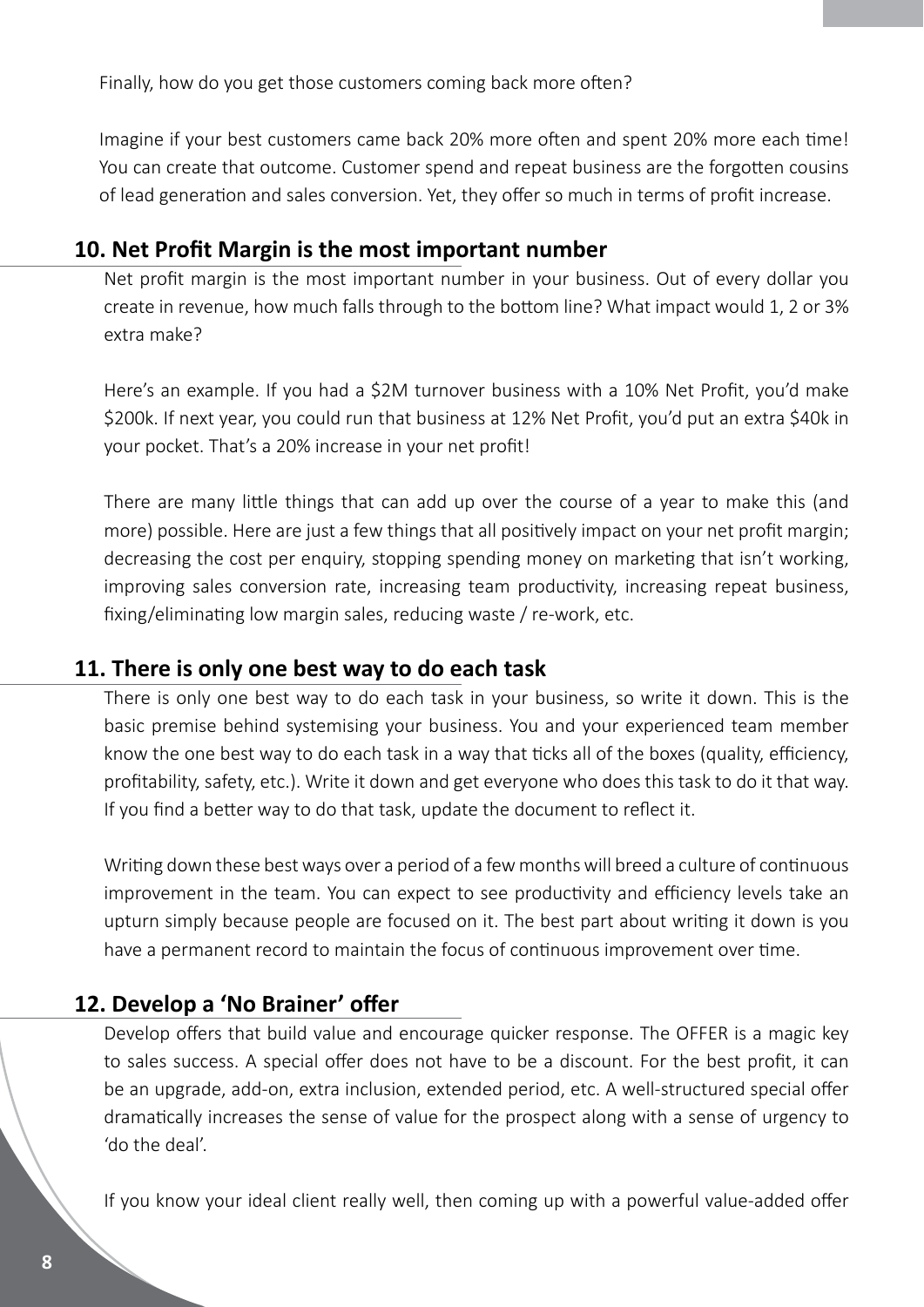is relatively easy. A powerful offer will do great things for lead generation, referrals and conversion rates in your business.

### **13. Seize the position of 'the go-to company' in your niche**

Seize the position of 'the go-to company' in your niche. A-Grade prospects want to deal with the go-to company – the authority, the expert, the best.

What is it that makes a prospect think that you're the best? It's when you can relate to their pain, frustrations and desired outcomes. It's when you can provide them with expert advice on how to solve their problems.

After all of your years in business, you've amassed a tremendous amount of knowledge that can help a customer. The key is to package that knowledge into a useful format and get it into the hands of your prospects.

It could be something as simple as "The 7 Most Important Things You Need to Consider When Buying a New Washing Machine" (or whatever product/service you sell). In that document, you would talk with expertise about the things that you know will be on your prospect's mind. As a result, the prospect will see you as that obvious choice to help them out. This is a terrific way to rise above the competitive pack.

### **Conclusion**

There are many, many small improvements that you can easily make in your business. You can take a small step forward in your business each week or month. If these steps are focused in the correct areas, then the Multiplier Effect can cause your profits to soar.

If you take any lesson away from this Special Report, broaden your thinking about business growth beyond just generating more leads. Leads are important, but it is only one thing in the overall mix of profit improvement strategies.

If you'd like to think above the crowd and have your best year ever in business, you may like to take advantage of our FREE Mastermind Session outlined on the inside back cover of this booklet.

Most importantly, take a positive step forward in your business every day.

### **Good luck!**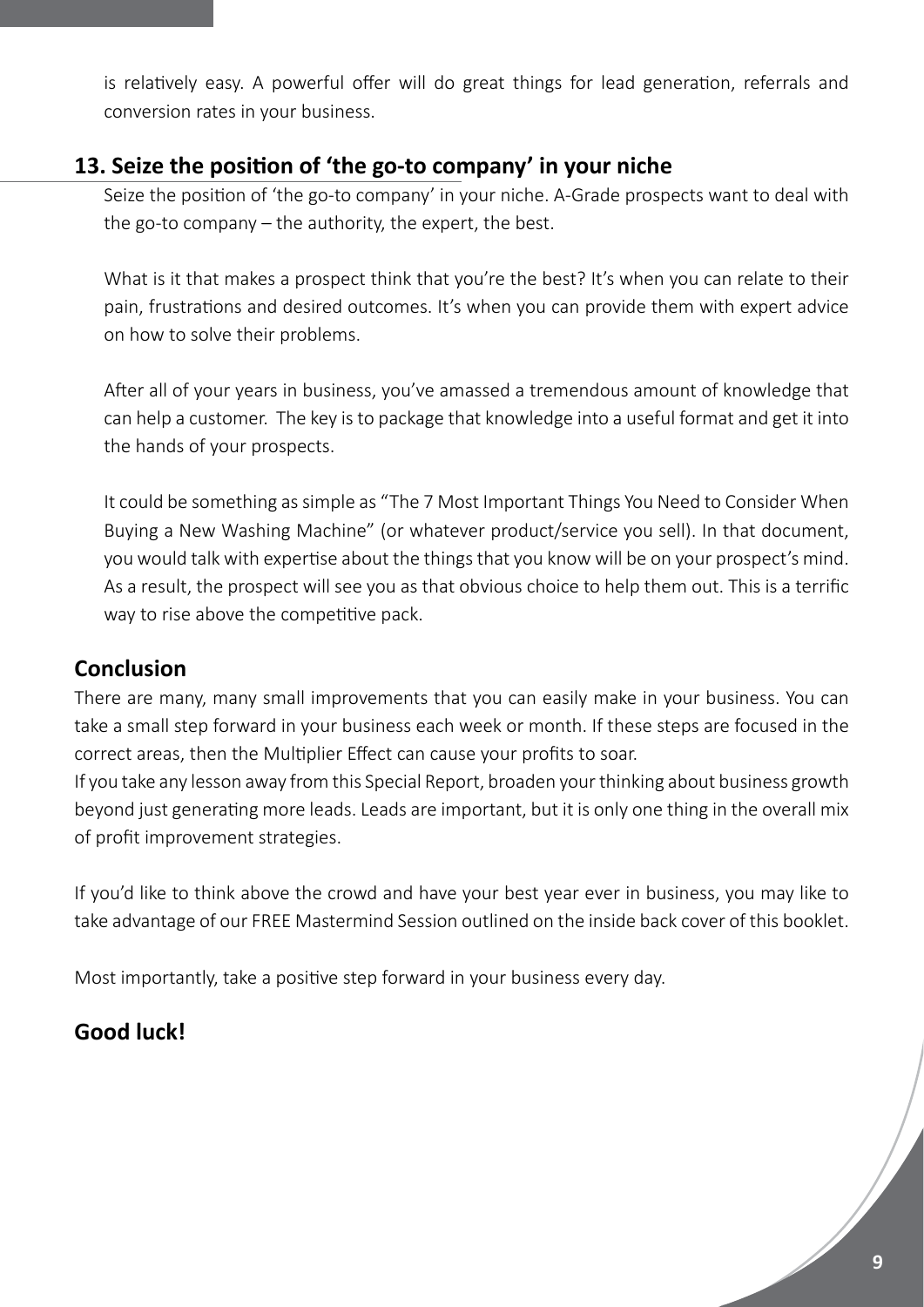# **Discover How to Have Your Best Year Ever With Quantum Leap Business Advisors**

### **Our Purpose**

Quantum Leap Business Advisors was established to help business owners create a better life for themselves by building a business that works for them. By inspiring and educating business owners, we intend to add \$10 Billion to small business globally.

### **The Genuine Alternative**

When a Business Owner turns to a consultant for help, they want real experience. Not theory, but practical reallife experience with the rigours of running a business. Quantum Leap Business Advisors are experienced business professionals. Usually they've had extensive careers in executive management or business ownership (sometimes both).



These people are driven by a desire to use their knowledge and experience to help business owners accomplish their goals. As such, Quantum Leap Business Advisors are down to earth and totally focused on client outcomes.

### **Our Approach**

We think the best place to start is with some quality advice for FREE.

Business Owners can attend one of our "How to Have Your Best Year Ever in Business" Mastermind sessions for FREE. This provides the best insight into the quality of our advisors and the approach we take to putting more profit in your pocket.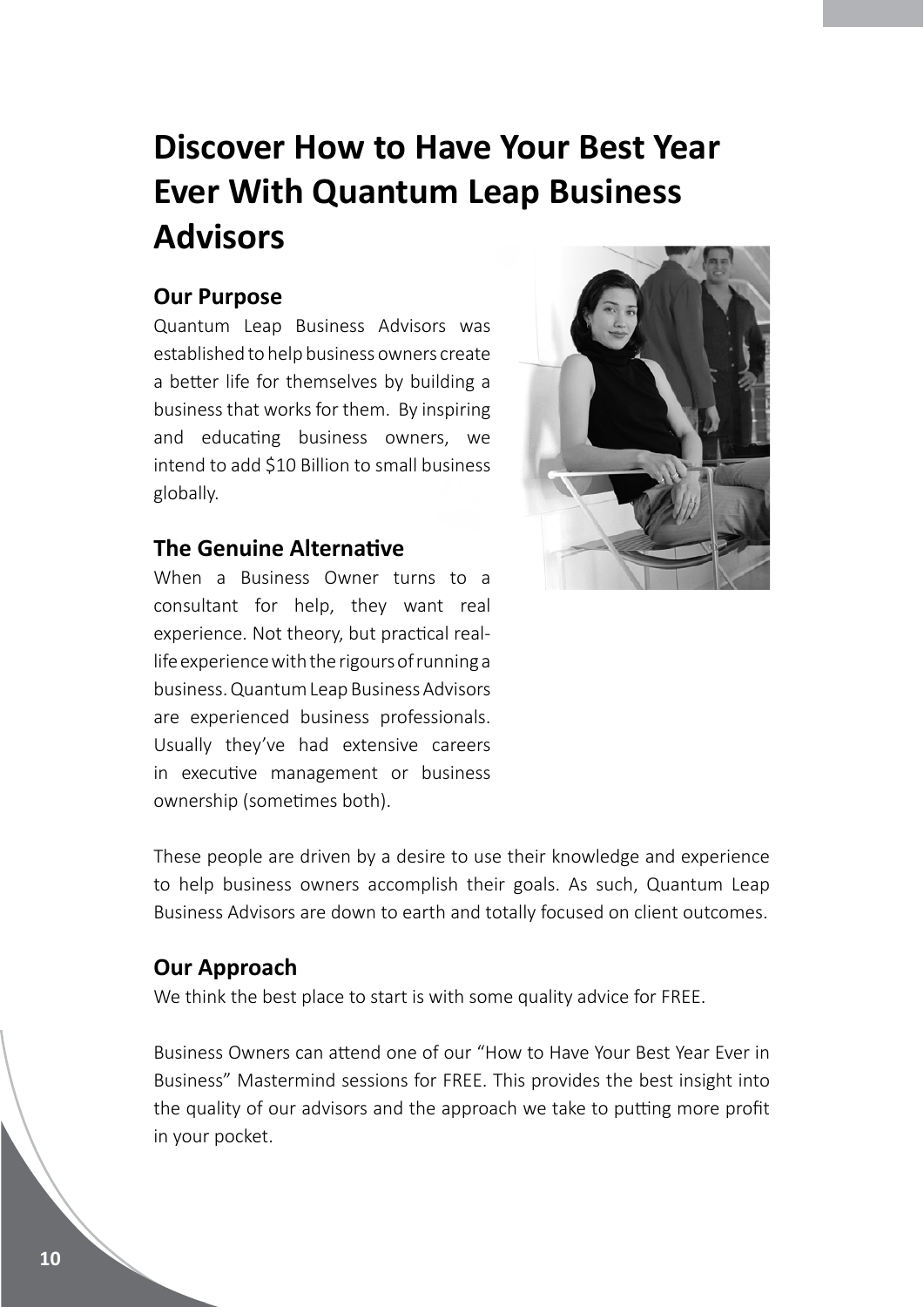## **Praise for Our Work**

*"We had the privilege of having James present to our sales team on the topic of ProcrasƟ naƟ on and how to have your best year ever. The team loved the quality and dynamism of the presentaƟ on, he is arƟ culate, intelligent and has a great capacity to maintain the teams' attention.* 

As a caffeine like shot for a quick energy boost for any sales team James is a *double espresso, but the real value we got was the ongoing implementation of his recommended processes. If you are looking for a professional, powerful*  and on point presenter, James is as good as we have had." **MartinMillard,** Principal, Harcourts Solutions - No 1 Office Australia 2015.

*"Thank you for running the Quantum Leap Training Program over the past three months. We found the training to be very inspirational, energising, and* liked the simple and affordable ideas for generating more leads and increasing profits. The personal help of writing a sales brochure has certainly brought in more qualified leads and business is booming! I'll be using the training *manual and handouts for a long Ɵ me to come."* **Michelle Farr, Adam Farr Roof Plumber Pty Ltd.**

*"The last email that my Business Advisor wrote for me resulted in \$247,000*  worth of new opportunities into my sales pipeline... Wow! Another recent *strategy James helped me with saw a 100% iniƟ al response rate from target Business Owners, a 93% conversion into appointment and over \$146,000 in closed business to date with \$220,000 remaining in the pipeline!"* **Greg Eicke, Phone Systems Brisbane.**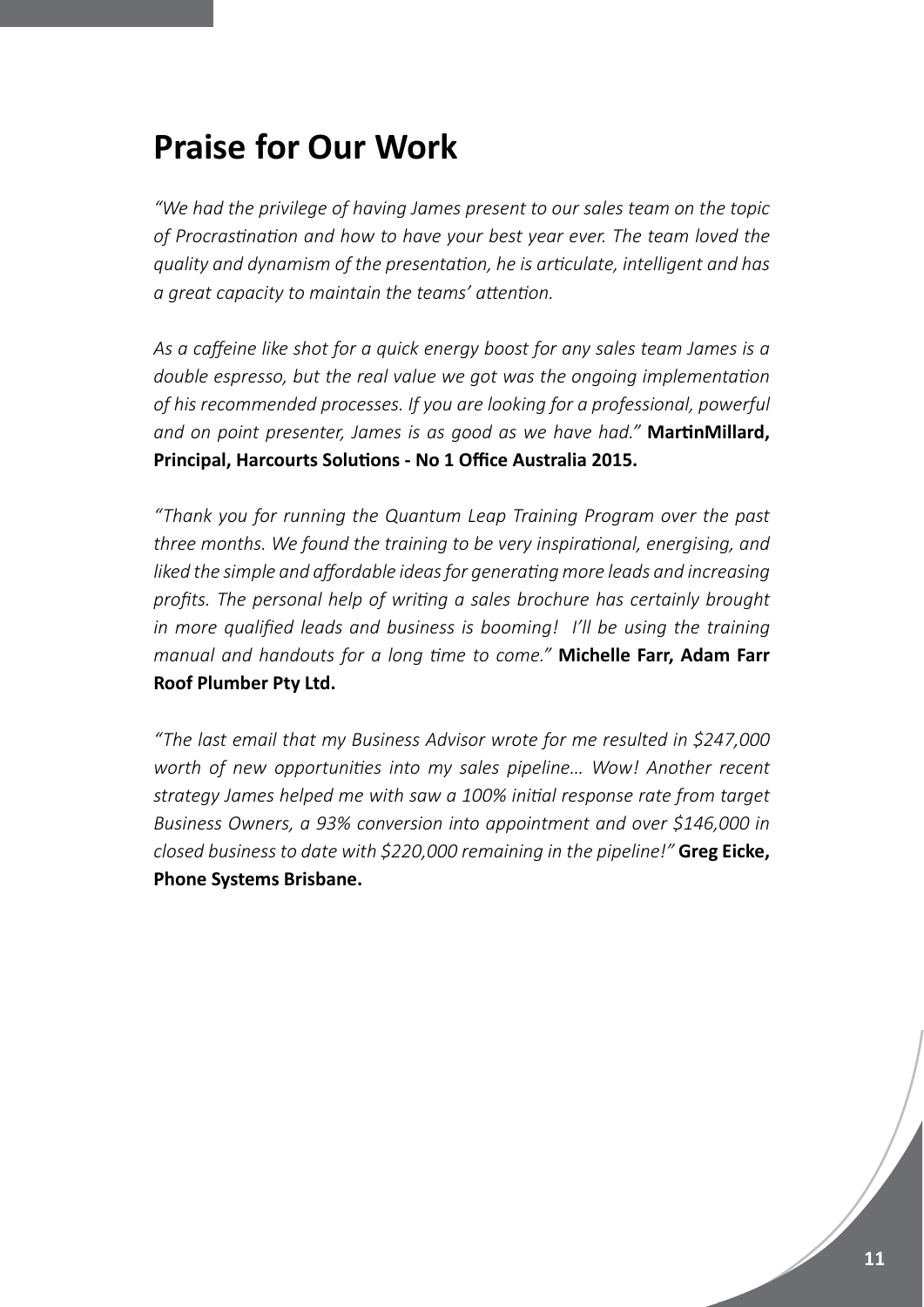# **Here's What People Say About Our FREE Business Mastermind**

*"We had the privilege of having James present to our sales team on the*  topic of Procrastination and how to have your best year ever. The team *loved the quality and dynamism of the presentation. James is articulate, intelligent and has a great capacity to maintain the team's attention.* 

As caffeine like shot for a quick energy boost for any sales team, James is a double espresso. But the real value we got was the ongoing implementation *of his recommended processes.* 

*If you are looking for a professional, powerful and on point presenter,*  James is as good as we have had." **Martin Millard, Principal, Harcourts** Solutions - No 1 Office Australia 2015.

*Many other people expressed their delight when asked what was the best thing they gained from the presentation...* 

*"The thoughts!!!! Change them. Scripts – re-write them! Stop the cycle and have VISION!"* **Michelle Laloude, Business Owner.**

*"Just what the doctor ordered. I was looking for someone/something to change what I had been doing."* **Liza McKilliam, Business Owner.**

*"Inspiring, truly a remarkable speaker delivering great content with high energy."* **Bruce Hutchinson, Business Owner.**

*"Inspired to take acƟ ons – liƩ le by liƩ le, every day!"* **Tafl yn Fiola, Broadbeach.**

*"Don't let the past drag you back from moving forward to the future."* **Jake Sherwood.**

*"The importance of mastering your inner world to overcome procrasƟ naƟ on, set accurate goals and achieve the best results for yourself."* **Paul Herston, Brisbane.**